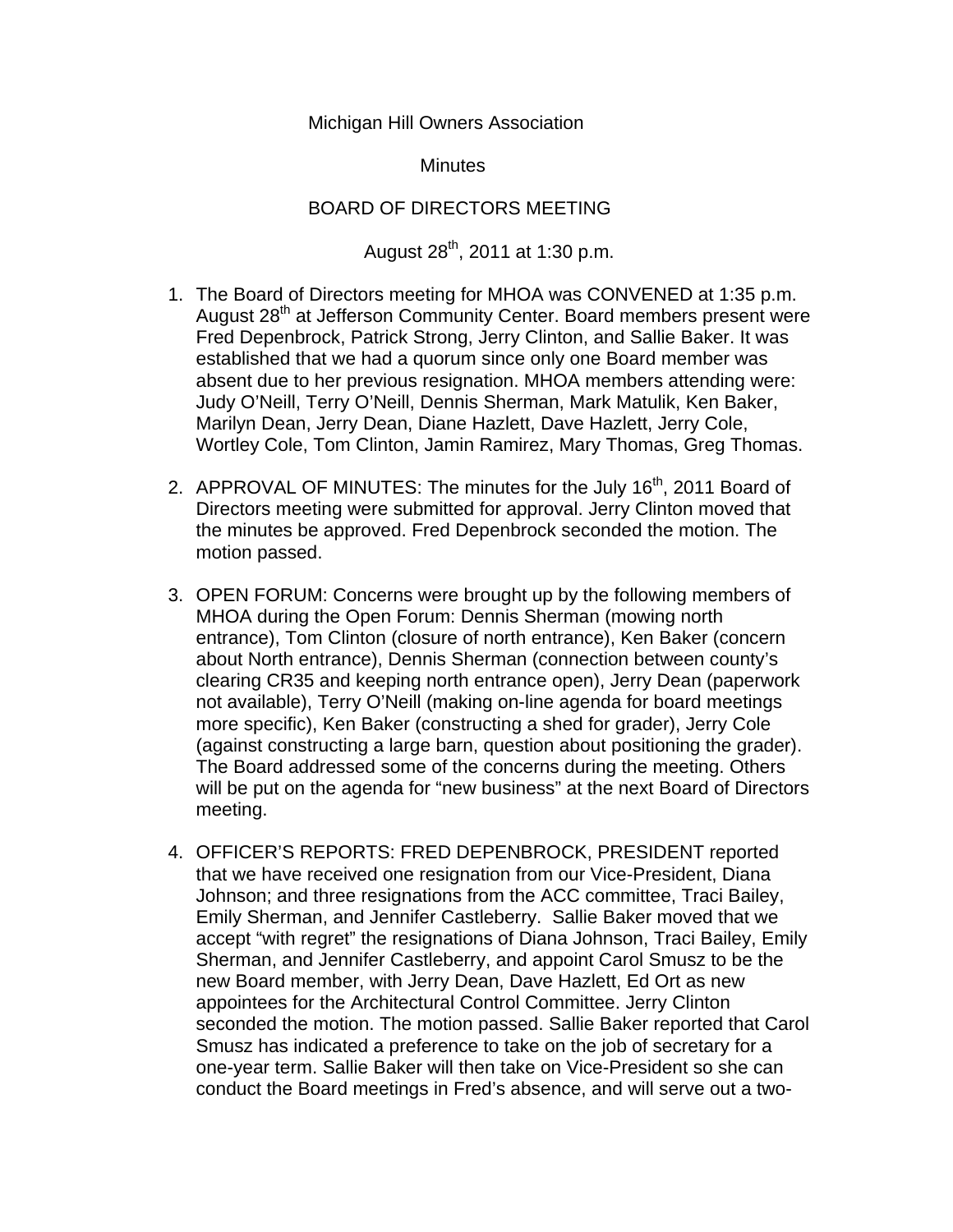year term. All Board members attending agreed to the preceding changes of officers. Fred also reported that he is collecting information regarding wells, water augmentation, building permits, etc. He is also organizing the "records" for MHOA and hoping to find a way to store files in a safe place. Patrick Strong offered to convert all of the important documents into electronic form. Patrick will get a quote on the cost. PATRICK STRONG, TREASURER, reported that only three MHOA members have not paid their dues for 2011. One of those members is deceased. Patrick also brought all the financial records for MHOA since 2008 from our bookkeeper, Loretta Hubert. Patrick reported that Loretta keeps her records on "quick books". The records are to be reviewed by Susan Kasper, of Mountain Professional Bookkeeping, as directed by the Board on July 21<sup>st</sup>. Patrick also reported that 67% of our \$47,000 operating budget goes to road maintenance. At this point we have \$4,000 to \$8,000 extra in the budget leftover after the amount we need for our roads. So, Patrick said we have about \$2,500 that could be considered as a surplus. There was a discussion of the reimbursement policy for gas on MHOA's work day. Sallie Baker moved that MHOA no longer reimburse fuel costs for Work Day on Michigan Hill. Jerry seconded the motion. The motion passed. Terry O'Neill pointed out that the by-laws state that Board members can be reimbursed for their expenses. JERRY CLINTON, AT-LARGE BOARD MEMBER, reported on the difficulties she has encountered with MHOA's grader. On July 31<sup>st</sup>, she got a complaint from an Owner concerning wash boarding on Georgia Pass. At that point, she had not been given a key to the grader from the former Board of Directors. So, she got M&M to use their master key to make her a copy. Next problem was that the grader had three flat tires. So, after getting estimates, Tom Clinton found the best estimate in the yellow pages to be \$457 per new tire plus the cost of getting someone to come up and change the tires, for a total cost of \$1,866.34. Jerry will get a committee of experts together soon to consult with her on the improvements needed for our roads. Fred asked Jerry about insurance for our grader and stated that the operator is suppose to carry his own policy. Jerry will look into this issue with Mark Price who has the contract to operate our grader currently. SALLIE BAKER, SECRETARY reported on the work by her committee to rewrite our articles, covenants, and by-laws to be in compliance with Colorado Common Interest Ownership Act or CCIOA. The committee met on August  $3^{rd}$ , August  $11^{th}$ , and August  $26^{th}$ . All meetings were posted on our community bulletin board and were open to all members. Since Mark Matulik is highly qualified and has worked with regulations during his tenure with the Denver Water Board, the first motion is to formalize his leadership and rename our committee. Today, Mark Matulik will present and explain all six of our proposed motions using Power Point so that all of our members can see the motions as we discuss them. All motions are being offered by Sallie Baker, MHOA Board Member.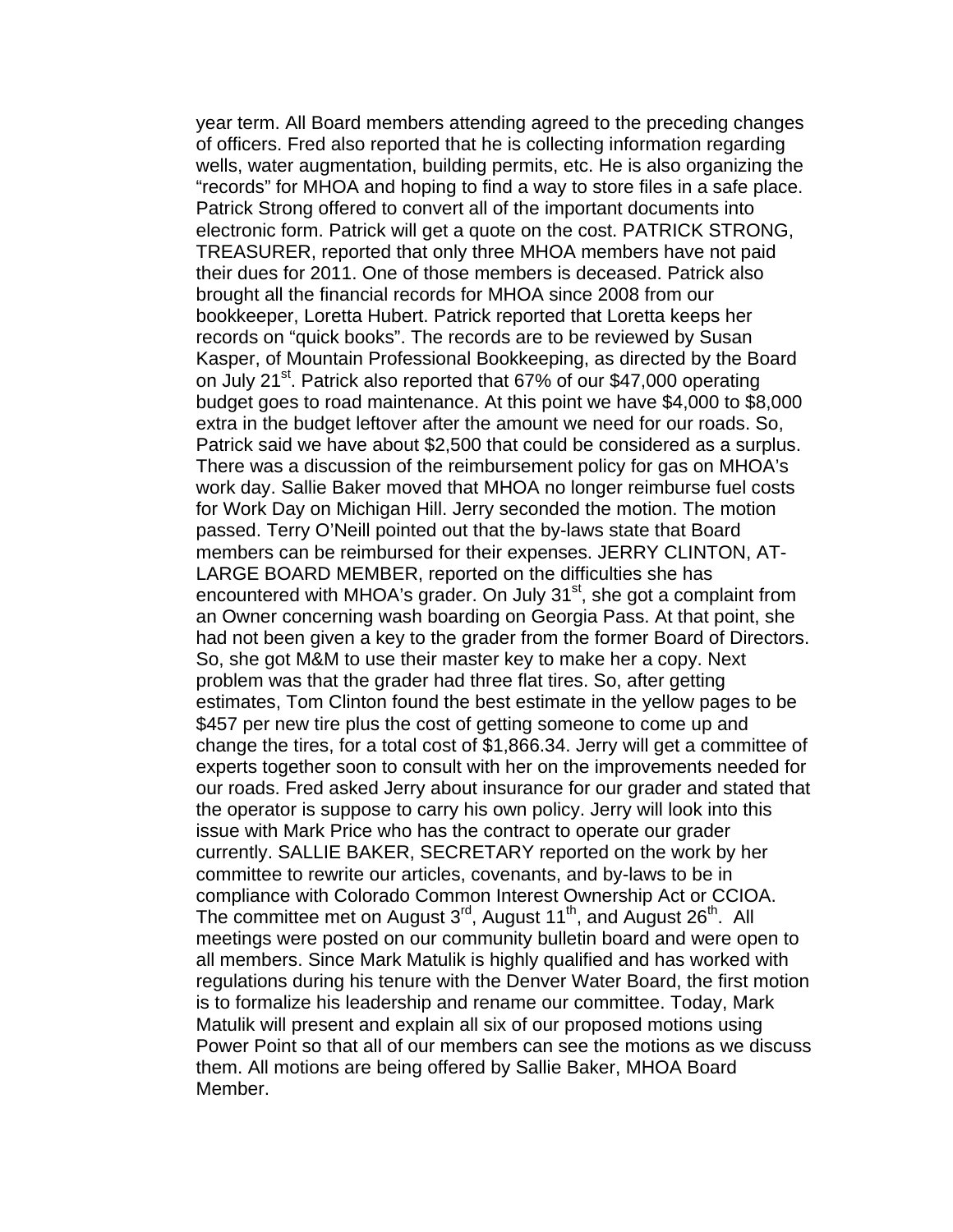**Motion No. 1**: The MHOA Board of Directors hereby formally establishes a **Regulations Committee** with the following duties and responsibilities: Revise and improve the current Declaration, Covenants, By-Laws, Guidelines and other applicable association documents to be in compliance with all of the applicable requirements and standards set fortu in Colorado Senate Bill 2005- 100 and Senate Bill 2006-89 Revisions—also known as the Colorado Common Interest Ownership Act (CCIOA).

Furthermore, the Regulations Committee shall conduct regular meetings with the following members: Sallie Baker, MHOA Board Delegate and Project Manager; Mark Matulik, Committee Chair; Diana Johnson, Committee Member; Carol Smusz, Committee Member; Dave Hazlett, Committee Member; and Jerry Dean, Committee Member. Additional Committee Members may be added by a 2/3 acceptance vote of the existing Regulations Committee, on an as-needed basis.

In addition, the Regulations Committee meetings will be advertised, with as much advance notice as possible on the MHOA website and bulletin board to encourage participation and input from the MHOA membership. Motion 1 passed.

**Motion No. 2**: The MHOA Board of Directors hereby directs the Treasurer, working with the MHOA Member-At-Large, to develop a **Contingency Plan** that shall address 1) ongoing maintenance of the association's road grader, 2) possible purchase of a new grader, if necessary, and 3) establishment of a special fund for the activities listed in 1) and 2). Said plan will have a 5-10 year planning horizon. In addition, funding to support grader maintenance or replacement will be established from any of the following sources: 1) MHOA annual budget derived through regular assessments, 2) existing reserve fund, and/or 3) special assessment.

Furthermore, the first draft of the Contingency Plan, for review by the Board of Directors and the membership-at-large, is due no later than 11:59 on December 1, 2011. Patrick made an amendment to change the due date for the contingency plan to Feb. 15<sup>th</sup>, 2012. Motion 2 passed with the amended due date of Feb.  $15<sup>th</sup>$ , 2012 instead of Dec.  $1<sup>st</sup>$  2011. The motion passed as amended.

**Motion No.3**: The MHOA Board of Directors hereby agrees to conduct business, as applicable, based on the principles, standards, regulatory requirements and guidelines set forth in the Colorado Common Interest Ownership Act (CCIOA). Such conduct will govern the official activities of the MHOA Board of Directors until said changes (required by CCIOA) are officially adopted by at least 67% of the MHOA membership either at the next annual meeting in June 2012 or sooner by Special Meeting.

Furthermore, the MHOA Board of Directors adopts the following policy and directs the Secretary to assure compliance:

The association shall make the following information available to owners upon reasonable notice, but at a minimum of 10 days. In addition, if the

association's address, designated agent, or management company changes,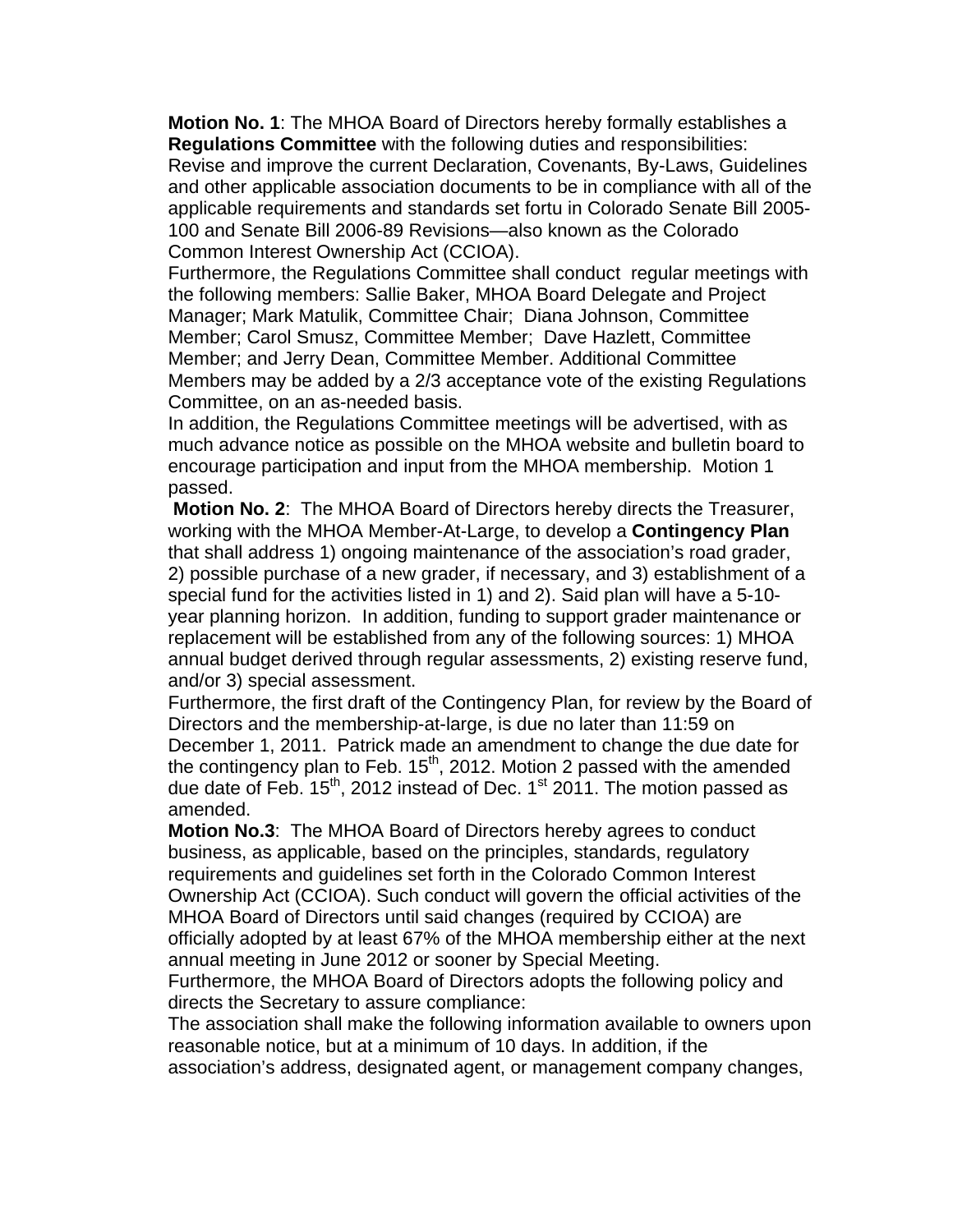the association shall make updated information available within ninety days after the change:

- (a) The name of the association;
- (b) The name of the association's designated agent or management company, if any;
- (c) A valid physical address and telephone number for both the association and the designated agent or management company, if any;
- (d) The name of the common interest community;
- (e) The initial date of recording of the declaration; and
- (f) The reception number or boook and page for the main document that constitutes the declaration.

Within ninety days after the end of each fiscal year, the association shall make the following information available to the owners upon reasonable notice.

- (a) The date on which its fiscal year commences;
- (b) Its operating budget for the current fiscal year;
- (c) A list, by unity type, of the association's current assessments, including both regular and special assessments;
- (d) Its annual financial statements, including any amounts held in reserve for the fiscal year immediately preceding the current annual disclosure;
- (e) The result of its most recent available financial audit or review;
- (f) A list of all association insurance policies, including, but not limited to, property, general liability, association director and officer professional liability, and fidelity policies. Such list shall include the company names, policy limits, policy deductibles, additional named insureds, and expiration dates of the policies listed.
- (g) All the association's bylaws, articles, covenants and rules and regulations;
- (h) The minutes of the executive board and member meetings for the fiscal year immediately preceding the current annual disclosure; and
- (i) The association's responsible governance policies adopted uner section 38- 33.3-209.5.29 of the Colorado Common Interest Ownership Act.

To achieve compliance, all information listed above will be posted on the MHOA website and community bulletin board, as applicable.

Motion 3 passed, unchanged. **Motion No. 4**: The MHOA Board of Directors hereby commits to continuing to

work with Park County and private ownership interests to resolve the issue of rights-of-way and/or easement access to the MHOA water augmentation pond. Based on best available information, and if necessary, the MHOA Board of Directors and/or its representative(s), will develop a strategy to reconciile any issues which might prevent the MHOA from gaining access to the pond. Furthermore, the strategy may include: 1) an easement agreement or purchase from property owner Hack who presently owns an easement which accesses the pond, 2) securing the services of an attorney specializing in real estate law and establishing the MHOA's right of access due to the length of time that the current easement owned by the Hacks has been in existence (18 years or greater), and/or 3) new road construction along an easement already established for the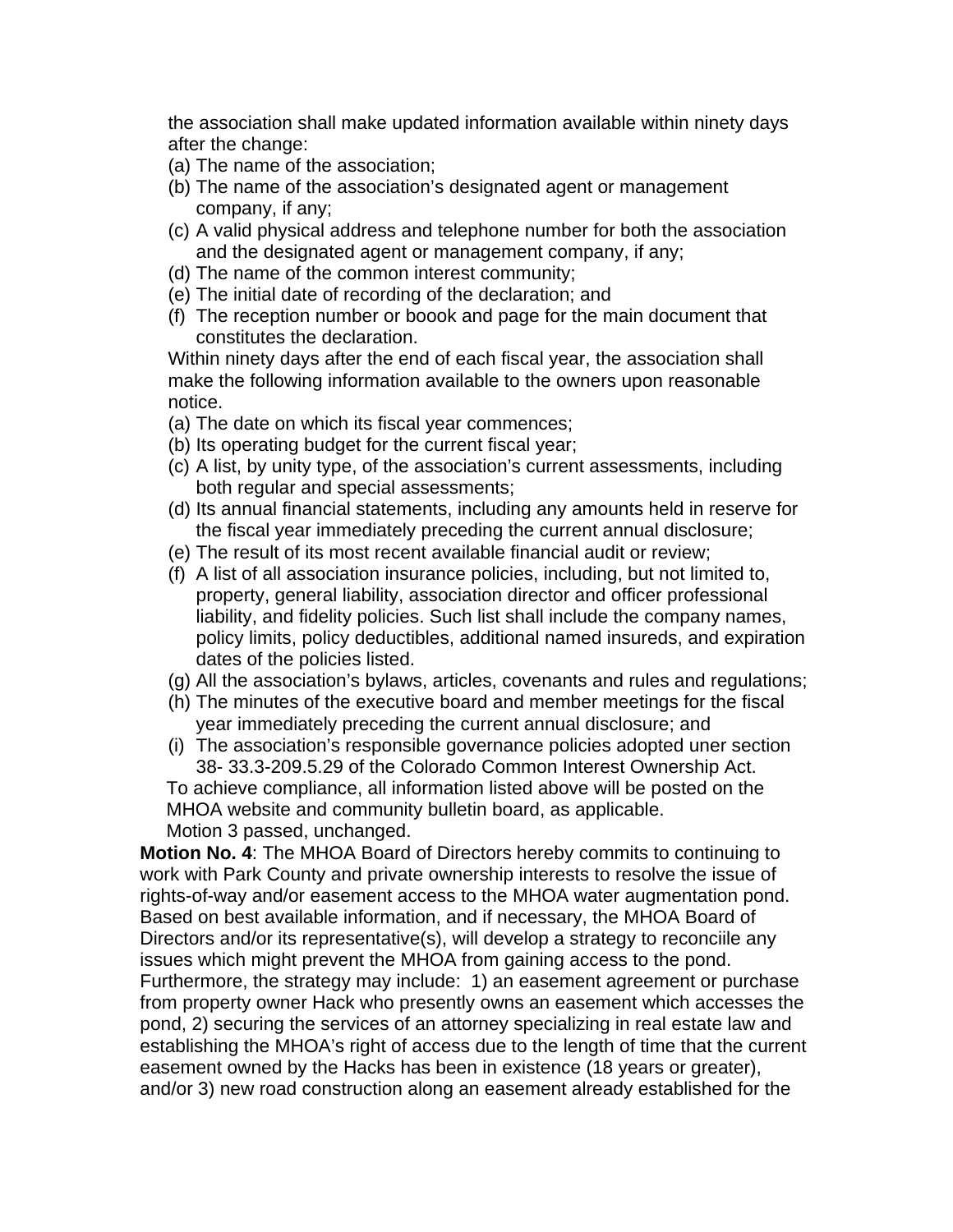MHOA to access the water augmentation pond. There was an amendment to the motion by Patrick Strong, suggesting that we add the words "and other easements" to the end of the first sentence of Motion 4 so that the first sentence reads " ….to the MHOA water augmentation pond and other easements." Patrick also included in his amendment that we strike the entire second paragraph starting with "Furthermore… and ending with…water augmentation pond." Motion 4 passed as amended.

**Motion No. 5**: On December 1, 2007, the MHOA By-laws were revised regarding camper, trailer and motor home use. The revisions were ratified at the next annual membership meeting in August 2008. Those revisions state that for unimproved lots, campers, trailers and motor homes "must be pulled in and out with use". For improved lots, owners must store "such vehicles in treed areas", "adjacent to or within a structure" and "avoid constituting a nuisance to the neighborhood" (Section 9.b.)

Based on guidance set forth in the Colorado Common Interest Ownership Act (CCIOA) and to provide operational clarity, the MHOA Board of Directors provides its membership the following guidance regarding camper, trailer and motor home use:

When the MHOA Board of Directors is notified of non-compliance with Section 9.b. of the currently effective By-Laws dated December 1, 2007, the following actions will be taken.

Step 1 – A certified return/receipt letter will be sent to the Owner's most current address notifying them of non-compliance with Section 9.b. of the MHOA By-laws and that to be in compliance they must either 1) "be pulled in and out with use", or 2) store "such vehicles in treed areas", "adjacent to or within a structure" and "avoid constituting a nuisance to the neighborhood". The Owner will also be notified that they must come into compliance within 14 days from receipt of the letter which notifies them of non-compliance.

Step 2 – After the 14 day period has elapsed, the MHOA Board of Directors will visit the property in question to determine if compliance has been achieved or if non-compliance is continuing.

Step 3 – If the Owner has not complied with the MHOA Board's request to remedy the violation, a certified return/receipt letter will be sent to the Owner's most current address notifying them that a lien will be placed against their property.

Step 4 – A lien, as provided by law, will be filed by the MHOA Board of Directors or their authorized respresentative against the subject property in violation of Section 9.b.

Step 5 – Thirty (30) days following filing of the lien, a certified return/receipt letter will be sent to the Owner's most current address notifying them that legal action will be taken to remove the vehicle(s) in violation from the subject property and that the Owner will be billed for 1) costs for removing the vehicle(s) in violation, and 2) for all associated legal fees including but not limited to attorney fees, filing fees and court fees. Motion 5 was made and seconded, but there was extended discussion and debate regarding the original by-law, 9.b., passed on Dec. 1, 2007, and the fairness of asking that campers etc. be hidden behind trees,